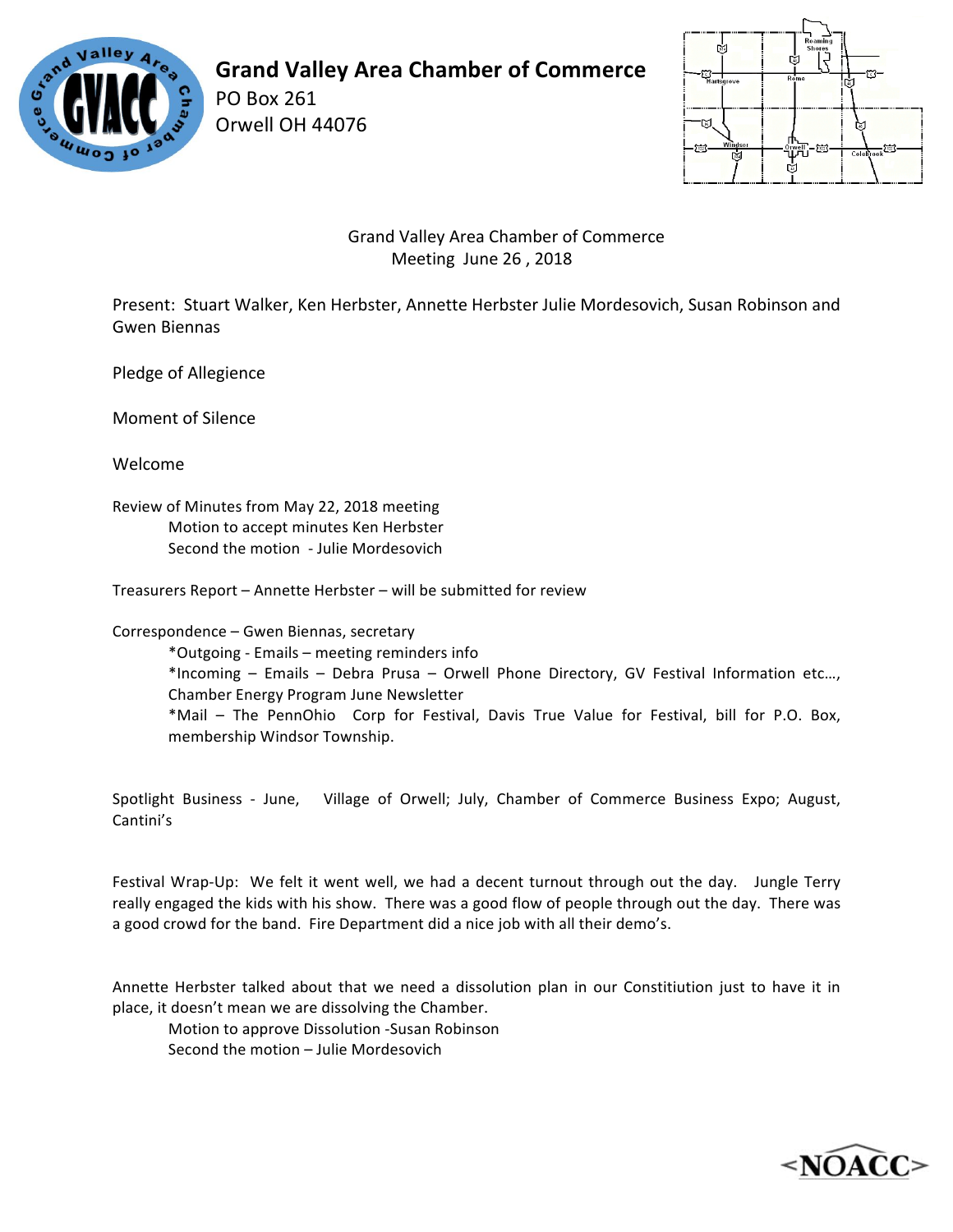

## **Grand Valley Area Chamber of Commerce**

PO Box 261 Orwell OH 44076



Motion to approve \$100 donation to the Village of Orwell Summer Concert Series

Motion to approve - Julie Mordesovich

Second the motion - Gwen Biennas

The July  $25<sup>th</sup>$  Concert in Chaffee Park will be our Business Expo. We hope all the business's will participate. The Liverpool Lads will be performing from 6-9 p.m. We will be having: pizza, pop, water and dessert. Gwen's Catering will take care of the dessert. We are asking business to help defray the cost of the concessions of ice, pop and water or a monetary donation to help with the cost of the pizza. We will also, need help with set up, clean up and taking a turn working at the Chamber table serving food. Please let Gwen know what you can do to help.

There will be no Chamber meeting in July. The next Chamber meeting will be August 28. This will be a summer potluck.

Its that time of year to form a Nomination Committee for the 2019 Officers. Anyone interested please let one of the officers know.

We are going to restructure our upcoming meetings – We will have a Business Meeting every other month and a Networking Meeting the other month. For our September meeting we are working to have Vickie from NOACC come and talk about all the benefits of NOACC. We plan on inviting the local Chambers to join us  $-$  so we have a good turnout. Julie had mentioned a possible speakers would be the Fire & Police Chief to talk about importance of business to meet fire codes and security, also talking to insurance and 

banks on what they have to offer.

Is the Chamber planning on having a Festival next year, not on Memorial Weekend. We have contacted a different ride company but no answer yet. There has been talk about someone else taking care of the festival in the future. They will have help from the Chamber but they will be in charge.

Business Round Table -

\*Julie Mordesovich, First Responders -we had a Rib Dinner on Saturday, June 23, mostly takeouts. We sold 30 UTV tickets. The drawing will in September. The UTV is worth \$1700. So far they Fire Fights have new uniforms and they look great plus they have some new turnout gear. The First Responders will be at the Concert in the Park on July 11 with Italian sausage and BBQ Beef Sandwiches. Plans are already being made for Breakfast with Santa in December.

\*Susan Robinson, Sacred Path Candles – getting ready for a big show in Columbus and maintaining stock for upcoming shows. B & S Publishing is doing a little bit of this and a little bit of that.

\*Gwen Biennas, Gwen' Catering – very busy, 2 baby showers this month, a 4-H fundraiser at the fairgrounds, several gradruation parties and book another wedding for September.

\*Annette Herbster, Herbster Tax Service - busy with extensions, people bringing in stuff alittle and steady. Amish seems to be using our services more and more. Star Beacon Directory is an